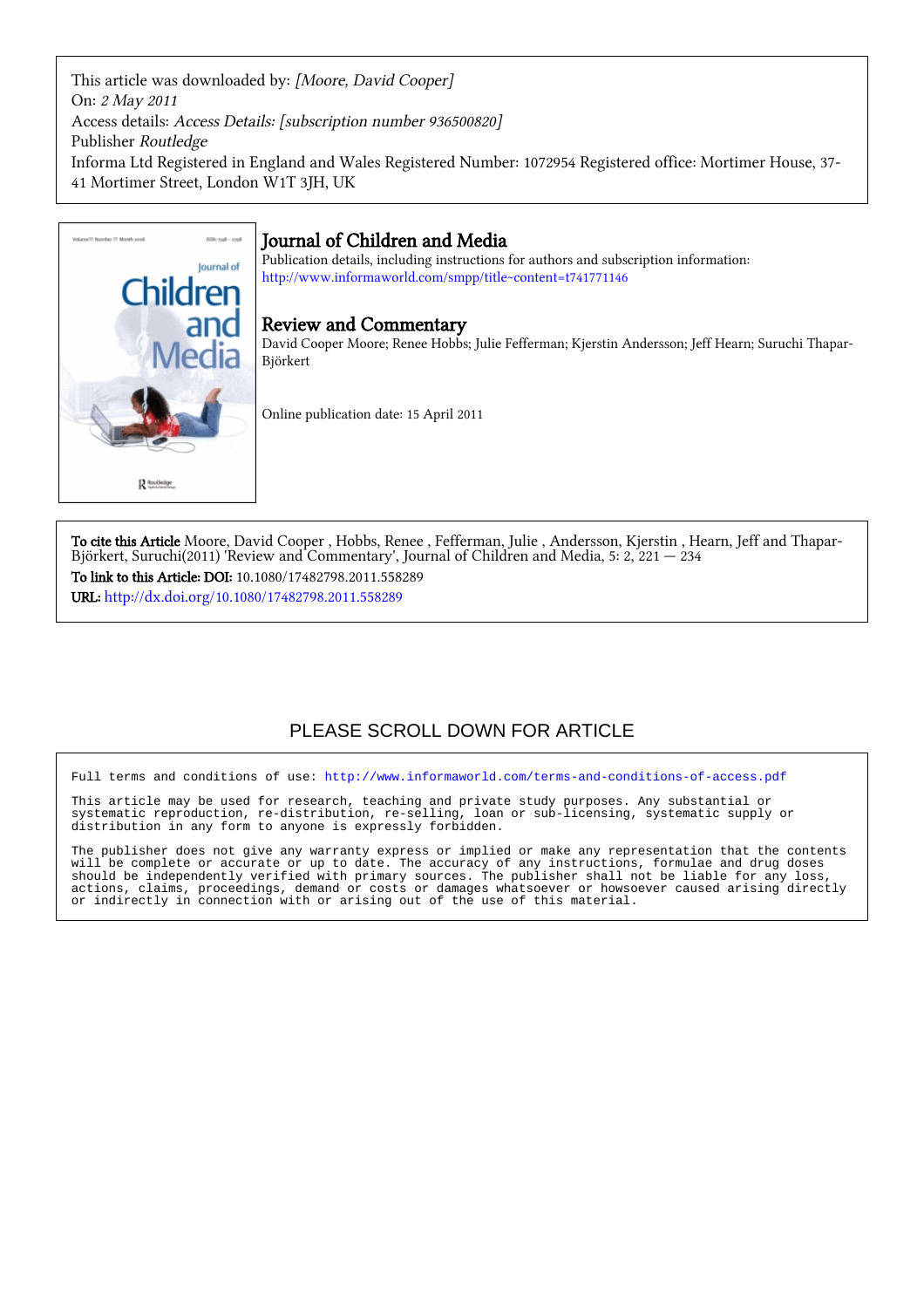# REVIEW AND COMMENTARY **COMMENTARY** LEARNING ADVERTISING LITERACY THROUGH GAMING A review of Admongo.gov

## David Cooper Moore and Renee Hobbs

The US Federal Trade Commission (FTC) has had a long and complicated relationship with advertising targeted at children in the United States. In the 1970s, when the FTC first explored regulating advertising of products targeted to young children, their work was stymied by pressure from the business community. Congress then revised the commission's mandate in ways that limited their ability to regulate advertising to children (Jordan, 2008). But the FTC is now taking steps to promote media literacy in the classroom with Admongo (http://www.admongo.gov), an online multimedia edutainment game and curriculum designed in collaboration with Scholastic.

The program is designed to teach children aged 8 to 12 basic principles of media literacy, including increasing awareness of types of advertising, understanding ad techniques, and examining methods of targeting audiences. The program consists of an interactive online game for children and a set of classroom lesson plans for teachers. To reflect the changing media systems that young people are growing up with, Admongo helps children recognize online advertising, viral marketing, text message ads, product placement, and advergaming. Many types of advertising are subtle and easily confused with entertainment and information. Recognizing the varieties of forms of advertising in the contemporary mediasphere is an important part of media literacy and the game play experience may increase children's ability to recognize many new types of advertising that are now part of children's lives.

The centerpiece of the Admongo program is an online edutainment game, visually resembling the online multiplayer game, Poptropica (www.poptropica.com). Children create an avatar and then begin their journey by finding advertisements hidden throughout the game. Along the way, they collect coins in a search for ads in the outside world and in the home. The game component of Admongo is designed to help children see that advertising is everywhere: in their homes, in their schools, in the neighborhood, and on all the many screens in their lives. Game activities encourage children to recognize store coupons, catalogs, logos, and promotional posters as advertising. Activities help children distinguish between claims that are accurate and those that are inaccurate. In one level of the game, users are encouraged to identify how "calls to action" are made to increase people's sense of urgency in responding to ads encountered via cell phone marketing, e-mail newsletters, and billboards. Children are also introduced to the concept of ad placement, learning to see the strategic decisions made to position ads where target

Routledge Taylor & Francis Group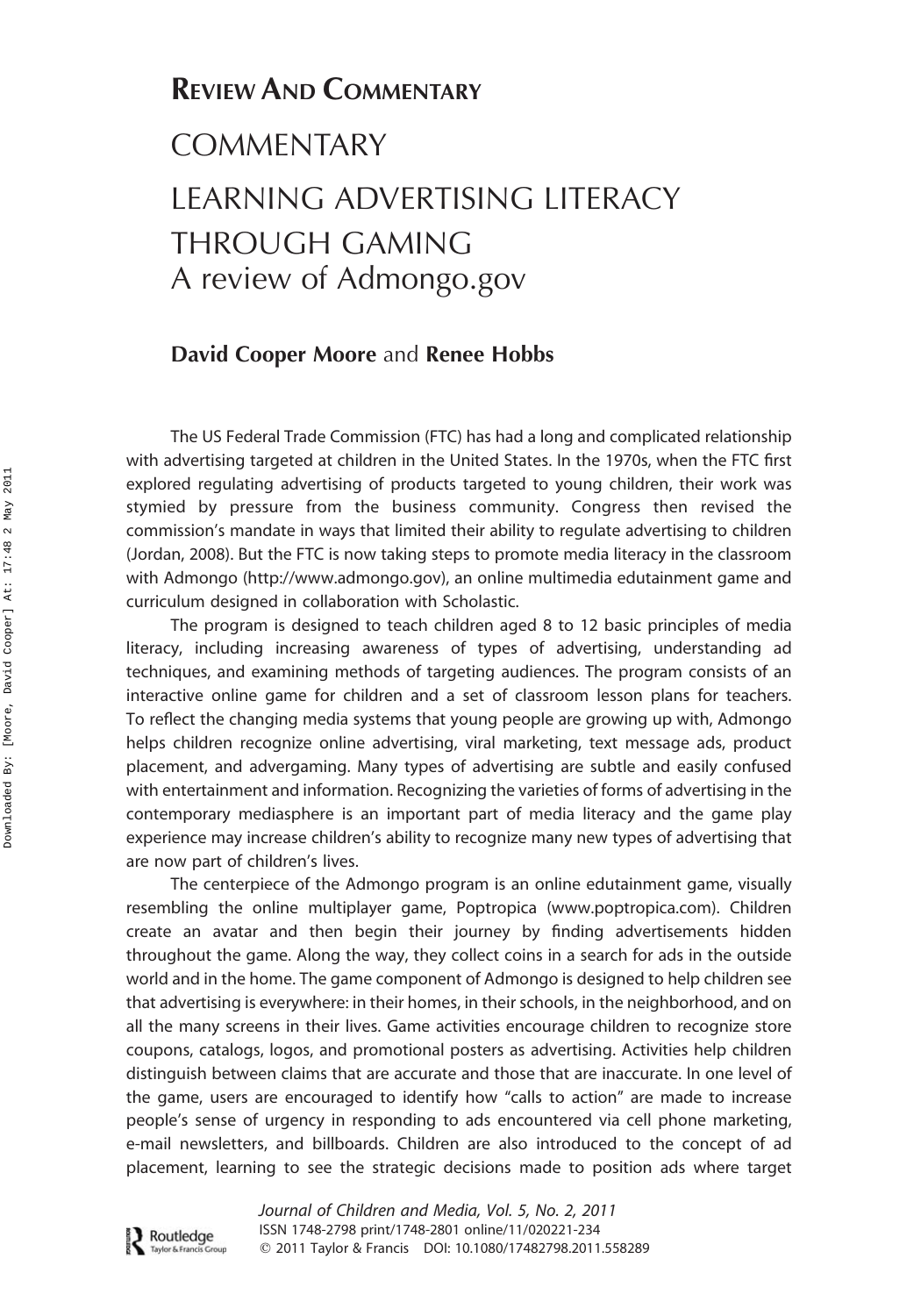

FIGURE 1 Admongo.gov home page.

audiences are most likely to respond. During game play, an attentive reader will encounter information about the media industry, like the idea that ads support "free" broadcast television and radio programming.

The program also offers three complementary lesson plans designed for use in school: (1) Ad Awareness, where children find many different types of advertising in their home and community, including catalogs and ads on busses; (2) Ad Targeting and Techniques, where children learn strategies that are used to attract and hold attention; and (3) Ad Creation, where children discover how specific strategies are matched to meet the interests of certain demographic groups. To conclude the learning experience, there is a final reflection activity and quiz.

Among the most helpful resources for teachers are a set of short videos that introduce basic media literacy concepts explored in the program, including videos that introduce the three focus questions of the program: "Who's Responsible for the Ad?," "What's the Message of the Ad?," and "What Does the Ad Want Me to Do?" Family handouts to send home include scavenger hunt activities where children look for advertising in the home and a coviewing experience where children watch a TV show and keep track of all the ads, identifying the target audience for each one.

But questions of representation-reality, values, ethics, and the real-world impact of marketing are unavoidable when exploring advertising (NAMLE, 2007). Eight- to 12-yearolds can understand how advertising can be deceptive, flattering, and overpromising in ways that promote greed and materialism. They can recognize that ads may conflate products with deeper human needs, making products seem more important than other social values to the detriment of the individual and the society. Unfortunately, the Admongo curriculum steers away from these deeper issues.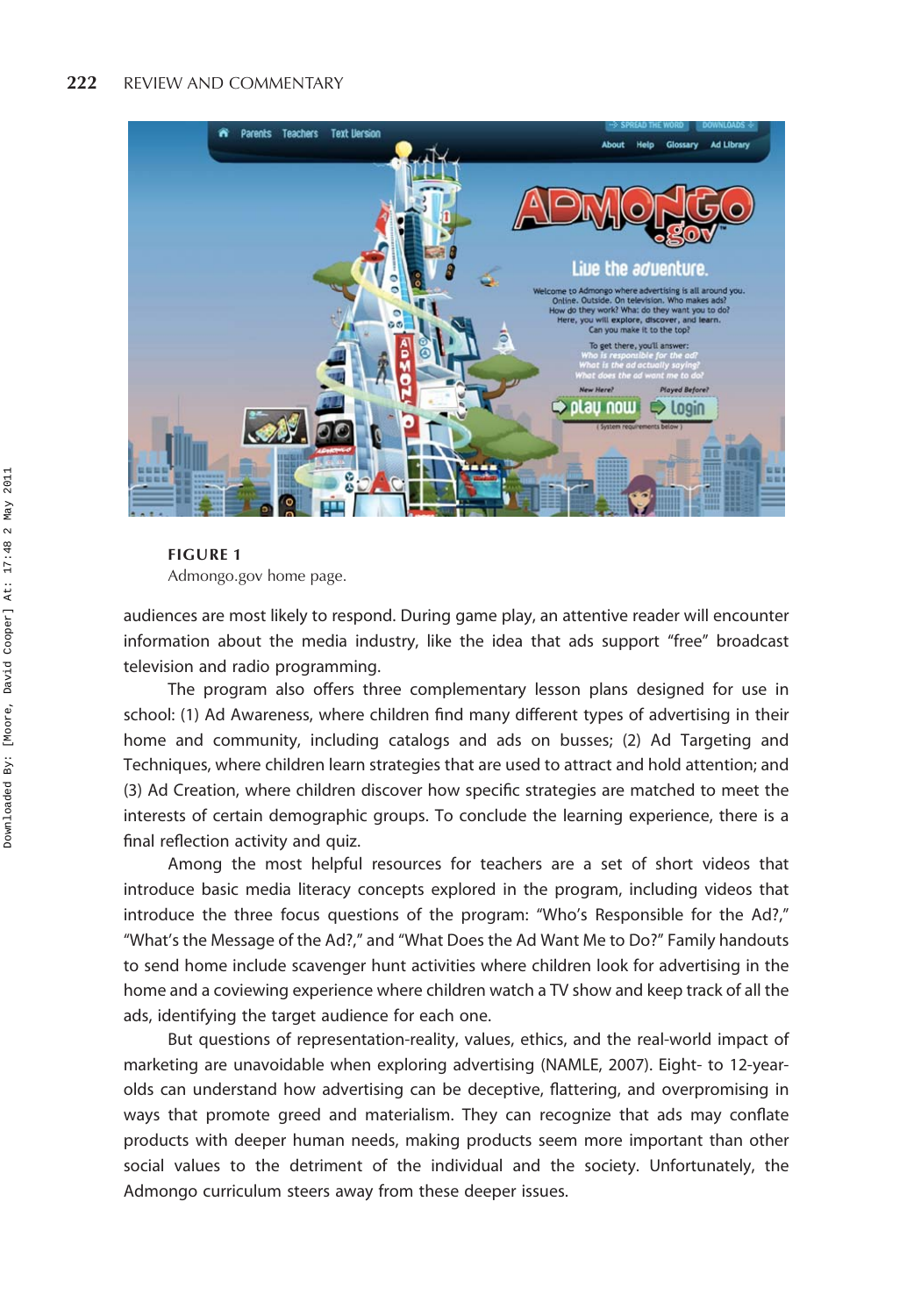Admongo doesn't make use of Starburst, T-Mobile, Cheetos, Snickers, or Coke ads in the online game or in the curriculum materials. Instead, it uses a variety of "fake" advertisements for soft drinks, movies, videogames, deodorant, and cereal, which are approximations of popular advertising genres. These seem familiar yet are abstracted from children's lived experiences. Children are intimately familiar with specific brands, and can often identify brand logos before they have developed basic print literacy skills (Young, 1990). Strong brand associations present both a powerful learning opportunity and a potential setback to promoting media literacy competencies. The use of real ads could provide an opportunity to make a real-world connection that may help children investigate their direct relationships with existing brands and link abstract concepts of targeting an audience and persuasion techniques to the way that they actually desire and consume these products.

Real ads pose a disadvantage, however, that Admongo creators may have considered in making their decision to use artificial ads for nonexistent products. Like other forms of popular media, children form strong personal bonds to their favored brands. Brand loyalty, when explicitly challenged, may result in disengaged behavior, such as that which occurs when critiquing a favorite television show, film, or piece of music. Children may experience outright disengagement and resentment or mere parroting of the teacher's desired responses (Buckingham, 2003). In addition, if the Admongo program used real ads, children's advocacy groups might complain that it was promoting products while teaching media literacy.

However, a robust media literacy program should engage directly with children's actual experiences with ads in order to help with the transfer of skills from the classroom to the realm of private consumption. This process is difficult even when children are taught to be more conscious and critical of advertising effects (Buckingham, 2003; van Evra, 2004). Admongo's creators strike a middle ground, suggesting that teachers bring in outside ad material from real newspapers and magazines.

The Admongo online game and curriculum address the concept of message production by inviting children to create their own ads. Children are asked to market various products to different demographic groups, including children and family members. But the curriculum offers little exploration of how print advertisements are created in the real world, through careful design planning, digital photo manipulation, casting, photo shoots, etc. One of the reasons why the 1990s "Buy me That" videos from Consumer Reports were so popular among educators is the "behind-the-scenes" framing that helps children see the strategic creative decisions at work in constructing advertising.

It's important that the FTC is supporting meaningful discussion and reflection about advertising in our society by asking children to actively transfer their knowledge back outside of the classroom. The Admongo program explicitly encourages students to apply their own world knowledge and everyday experiences to game play. An elementary teacher using the Admongo curriculum should ask students to participate in individual and group reflection, applying concepts learned to their real-world experiences with advertisements, then sharing this information with a class to see how different students were able to use these skills differently, depending on the advertising media they encountered.

Readers may wonder about the FTC's own motivations for developing a media literacy curriculum focused on advertising. Admongo is framed around an empowerment perspective toward advertising. The essential paradox of the Admongo curriculum is that while public health professionals and others view advertising to be a potentially pernicious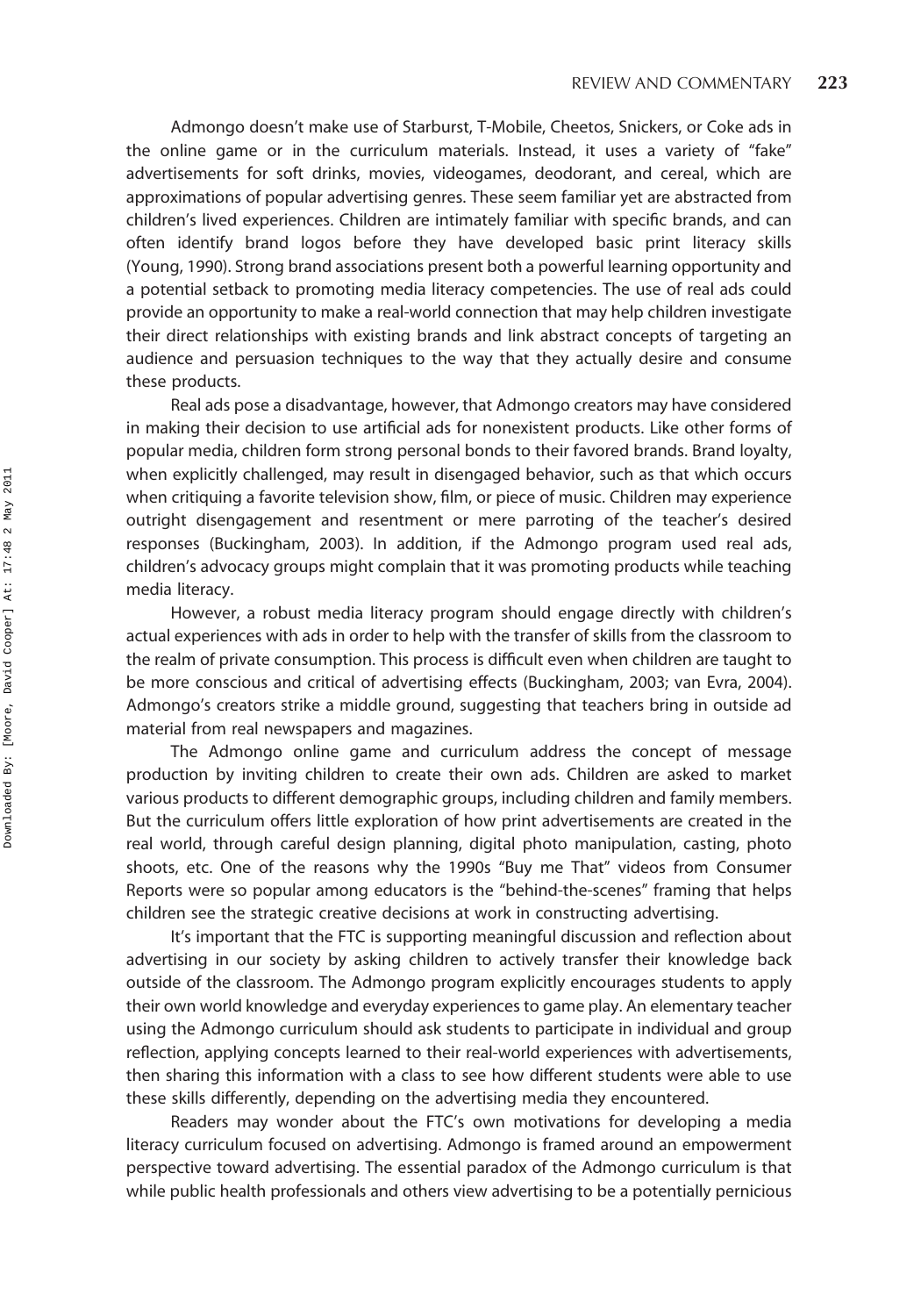influence on children, nothing in the curriculum offers the opportunity for this perspective to ever manifest itself in the classroom. One of the most obvious omissions is advertising's impact on childhood nutrition. Advertising targeted at children aged 8 to 12 typically encourages the consumption of grossly unhealthy food products. Though citizen activist groups have successfully lobbied to end the most egregious junk food and programming crossovers on television, such as cartoon shows starring junk food mascots (Nestle, 2007), such efforts have done little to put a dent in the industry of junk food advertising. The FTC's framing of media literacy as a form of consumer empowerment is perhaps a response to this specific issue, and some educators and parents will be disappointed by its failure to introduce some of the complexity and controversy surrounding advertising and children.

Finally, a key question that remains after exploring the Admongo curriculum is what the FTC feels is its purpose in promoting media literacy about advertising, especially in relation to the commission's more recent efforts in regulating food and alcohol advertising as well as advertising for violent videogames and movies. The FTC makes the claim to teachers and parents that the FTC "protects consumers by educating them about advertising and how it works" (US Federal Trade Commission, 2010). But teachers who are invited to use the curriculum receive no explanation of the context of this work. No information is provided to explain the FTC's history with children's advertising regulation, nor is there any real discussion of why the FTC feels it is important to build children's understanding of advertising. Enrolling educators in the larger political, economic, social, and cultural context of the issue of advertising to children would seem to be a natural way not just to get teacher "buy-in," but to demonstrate respect for teachers' own motivations and values in making the decision to teach advertising literacy to students in elementary and middle school.

#### **REFERENCES**

Buckingham, D. (2003). Media education. London: Polity.

Jordan, A. (2008). Children's media policy. The Future of Children, 18(1), 235–249.

- NAMLE (2007). Core principles of media literacy education in the United States. Retrieved January 27, 2010, from http://www.namle.net/core-principles/namle-cpmle-w-questions.pdf.
- Nestle, M. (2007). Food politics: How the food industry influences nutrition and health. Berkeley, CA: University of California Press.
- US Federal Trade Commission. (2010). Admongo. Retrieved April 25, 2010, from http://www. admongo.gov
- Van Evra, J. (2004). Television and child development. Mahwah, NJ: Lawrence Erlbaum Associates, Inc.
- Young, B. (1990). Television advertising and children. London: Clarendon Press.
	- David Cooper Moore is the program director of Powerful Voices for Kids, a universityschool collaboration supported by Temple University's Media Education Lab that advances media literacy education in elementary education. E-mail: dcoopermoore@ temple.edu
	- Renee Hobbs is a professor in the Department of Broadcasting, Telecommunications and Mass Media at Temple University in Philadelphia where she founded the Media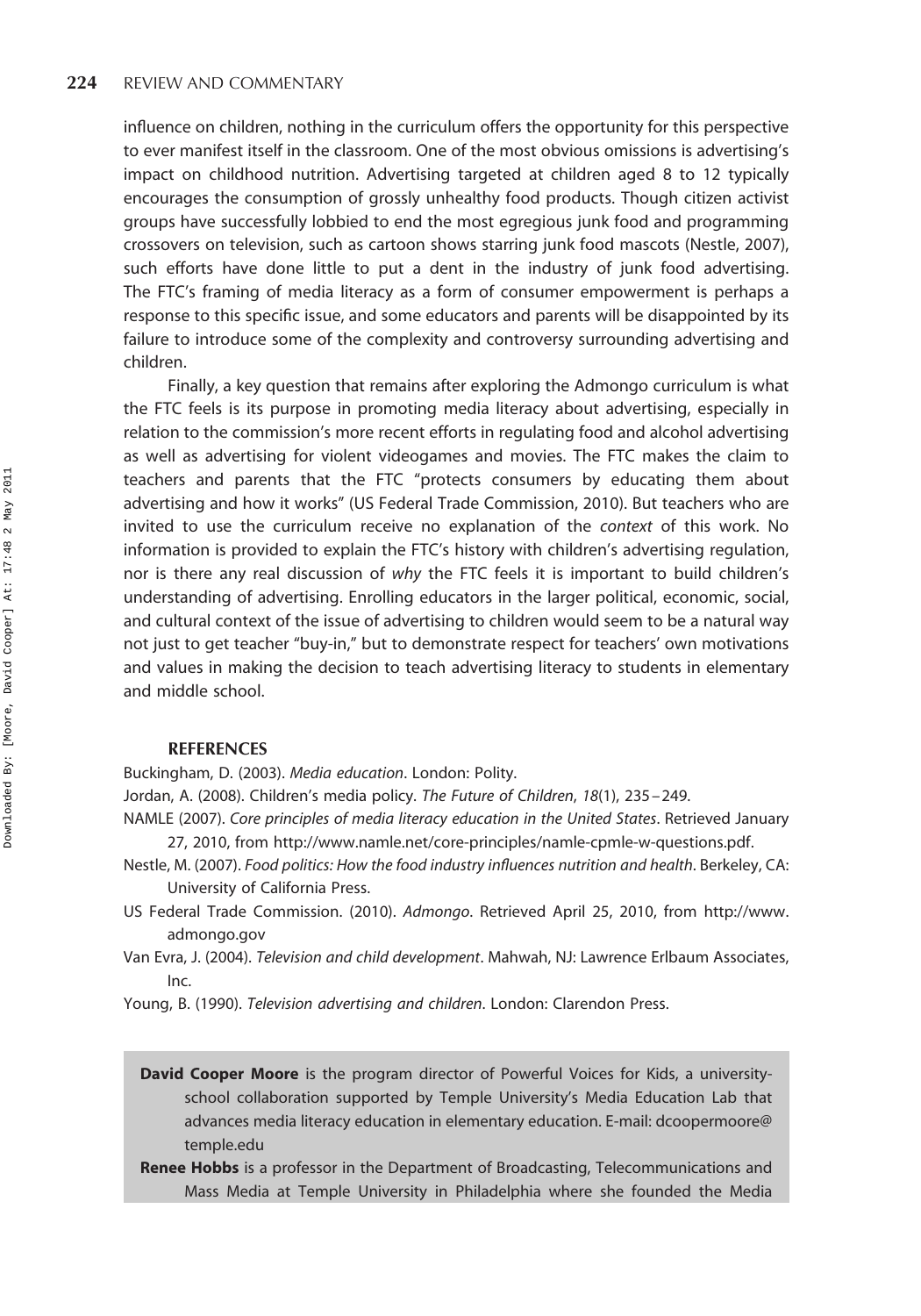Education Lab (www.mediaeducationlab.com), which advances media literacy education through scholarship and community service. She is the author of Copyright Clarity: How Fair Use Supports Digital Learning (2010) and Reading the Media: Media Literacy in High School English (2007). E-mail: reneeh@temple.edu

# COLLABORATIVE COMPUTER-BASED LEARNING Del MUNdo, a program exploration

## Julie Fefferman

Instant messaging, New York to Israel:

3:25 PM JP (age 15): Why is Israel not willing to get aid from other countries? Pride? 3:26 PM Kevin (age 14): Israel wants to be independent, right now they would have to be borrowing or trading with Turkey for water, their afraid turkey would leverage political moves for water

#### Introduction to Del MUNdo

While current technology makes information widely accessible, opportunities to build learning communities of meaningful communication are still lacking. Within the high school curriculum, social studies remain subjectively interpretive and two-dimensional under the confines of solely textual resources. Cultural and political studies would be much more effective if learning experiences were immersive and dialectic. Without costly field trips, students should utilize Internet and multimedia to collaborate in global explorations for interactive and meaningful learning experiences.

Del MUNdo (meaning of the world) is an after-school pilot program that leverages technology and guided discussion between two global Model United Nations (MUN) chapters to teach world issues like Sustainable Water Management and facilitate the exploration of solutions to the water conflict in the Jordan River Basin. The Model United Nations (MUN) offers an established worldwide network for secondary education as well as a robust curriculum on which to build global, guided discussions. As a part of the United Nations' education efforts, the MUN is a simulation-based program in which students learn about international relations; after focused research on a particular country and UN issue, students play the role of diplomats and engage in problem-solving discussion and debate. Through rhetoric activity, high school students develop solutions to global issues such as cultural tolerance, conflict resolution, human rights, environment, and economic development (Ki-Moon, 2008).

Del MUNdo bolsters the Model United Nations curriculum by providing a digital platform for long-distance and synchronous communication and by establishing an environment for students to engage more directly and efficiently than at formal and costly in-person MUN conferences. Digital communication tools like chat, videochat, and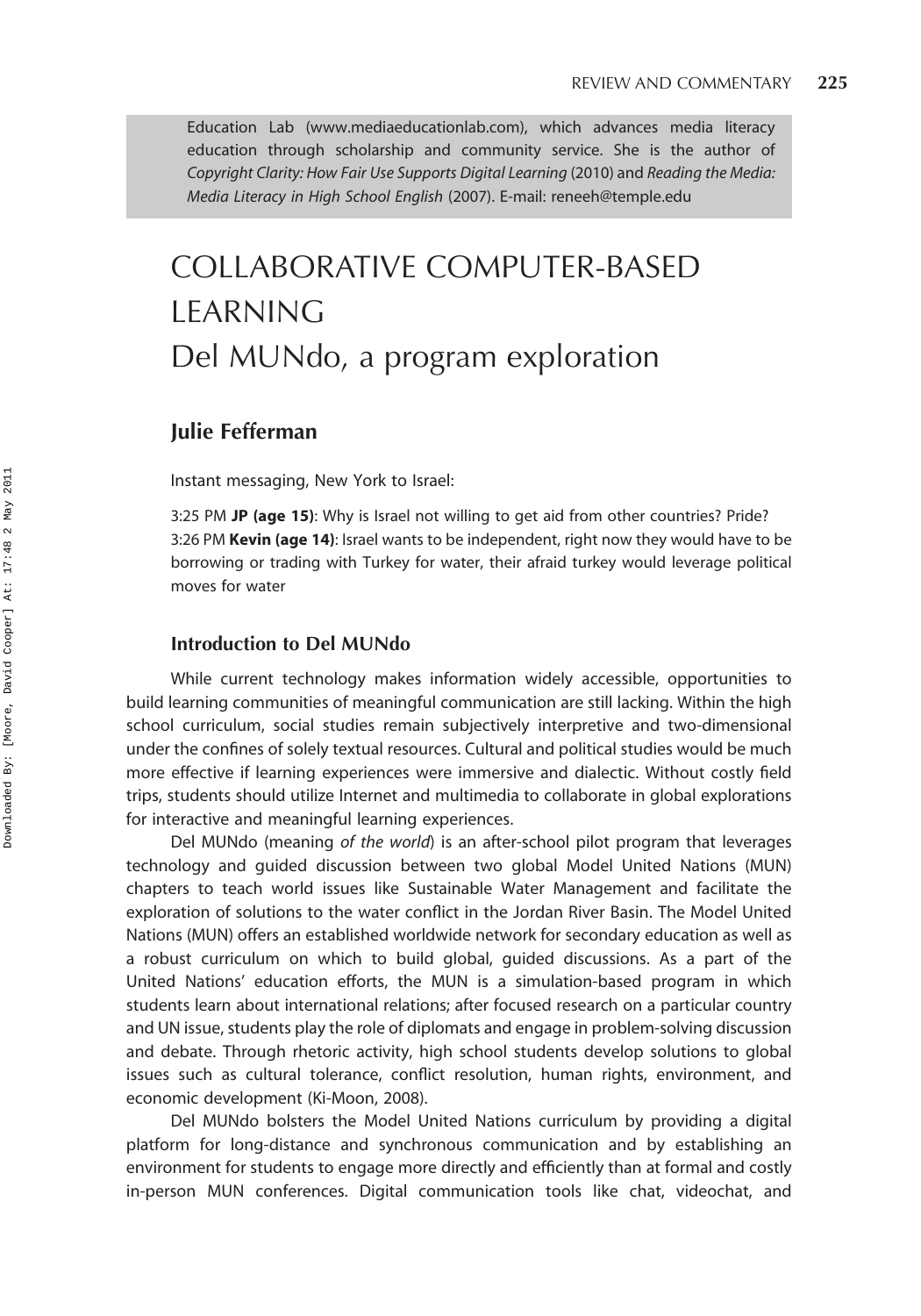discussion boards are age- and lesson-appropriate technology for high school students to discuss UN-related issues and explore solutions (Benjamin, 2002; Miller & Sessions, 2005; Navarro & Shoemaker, 2000).

### Computer-Supported Collaborative Learning as Theoretical Framework

Peer interactions and facilitated discussions establish a collaborative learning environment in which students can express opinions, develop ideas together, and form personal connections (Salomon, Perkins, & Globerson, 1991). Instructional partnership, as lended by Vygotsky's Zone of Proximal Development (Rogoff, 1990), via computer-assisted communication encourages an academic interdependency; students symbiotically serve both expert and novice roles and thereby establish a collaborative learning environment. By adopting the MUN curriculum, it is hoped that students and teachers can have a strong academic foundation from which to build meaningful discussions in a collaborative learning environment. The curriculum is age-appropriately designed for informed students to play the roles of UN diplomats in debate: to share knowledge, challenge as well as defend statements, and seek solutions to global conflicts (Spring, 2009; Weiss & Daws, 2007).

A concept that guides technology to conduce peer-cooperative learning is that of Computer-Supported Collaborative Learning Theory (CSCL), adapted from Salomon and colleagues (1991). Other instructional strategies, such as cognitive apprenticeship, scaffolding, and question-based and intellectual conflict-based learning, create the cognitive and instructional foundation that contribute to Salomon et al.'s CSCL framework.

Instructional elements of daily assigned questions, advisor facilitation, and encouraged debate support the idea that students require questions and delegated tasks to ensure engagement. Questions also facilitate debate, or intellectual conflict, as well as simply dialogue and discussion (Johnson, Johnson, & Smith, 1998). This question-based and intellectual conflict-based learning method guides learners toward the instructional objectives.

#### Learning Goals and Objectives

Del MUNdo applies the Computer-Supported Collaborative Learning Theory to teach UN curricula to high school students about Sustainable Water Management and related issues in the Jordan River Basin—its causes, effects, resulting conflicts, and solutions (United Nations Association, 2008). Over the course of 1 week, two high school Model UN chapters—one in Israel and one in New York City—collaboratively research and discuss solutions for the freshwater shortage in Lebanon and Israel. And in addition to these academic goals, the instructive design attempts to guide students to demonstrate positive attitudes and increase their critical thinking skills toward global issues and perspectives.

Del MUNdo takes place over the course of 4 days of one school week. On each of the 4 days, students log into their password-protected Gmail account and GoogleGroups home page (googlegroups.com/delmundo), serving as the discussion board, where an advisor posts a new question of the day. Some questions include: "What is 'water management' and what are the major causes for freshwater shortage?" "How can lack of freshwater affect a country's economy, health, politics, vegetation and wildlife?" "How can conflict arise from multiple states sharing a single water source?" "How can these conflicts be resolved?"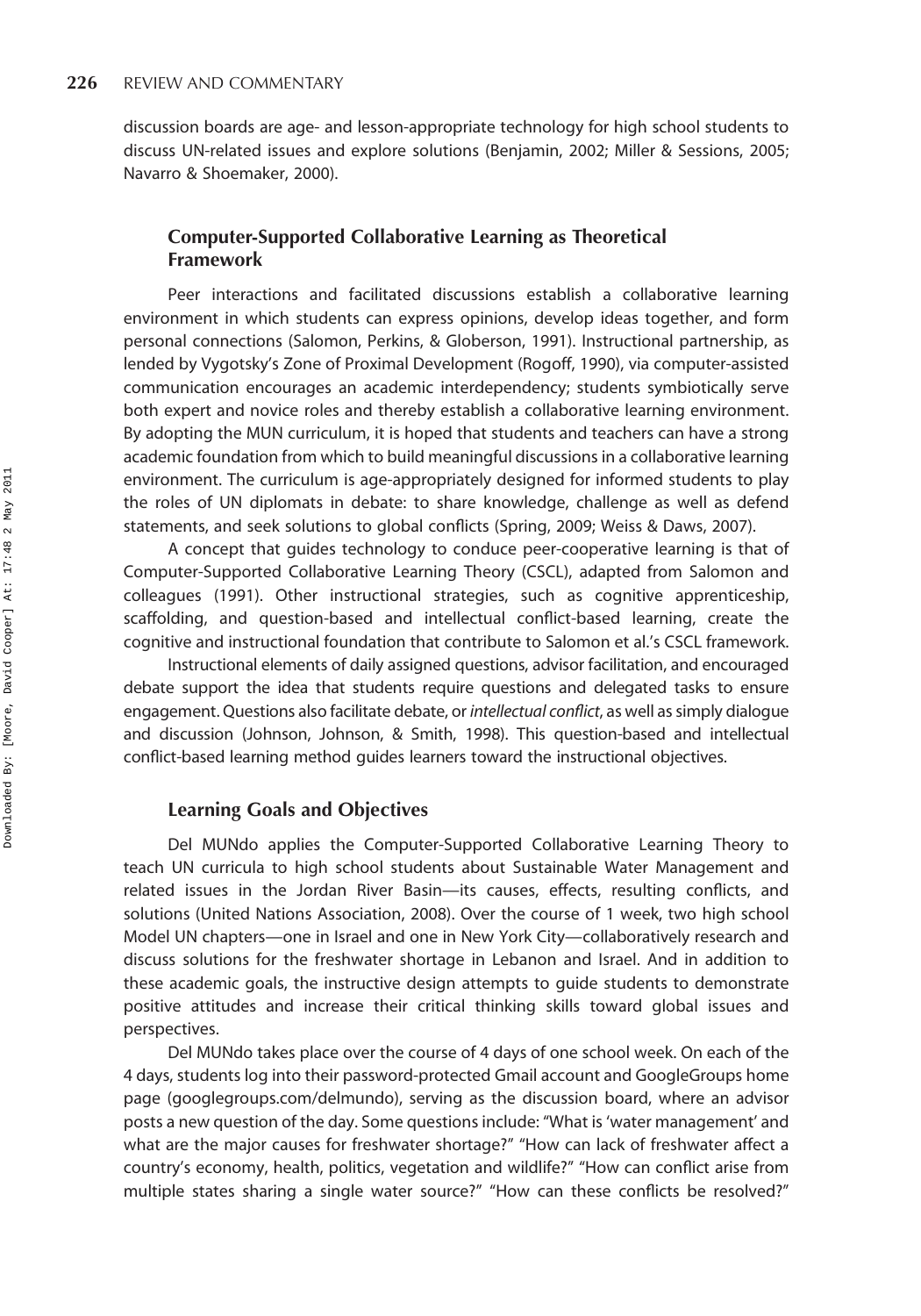Students are assigned a partner in the other location; and advisors, both in New York and Israel, facilitate conversations, offer discussion-generating questions, and suggest points of research to keep the dialogue moving toward the educational goal.

### The Del MUNdo Program Experience

For the first day, students posted their initial thoughts, questions, and any information they may already know on the discussion board, in response to the daily assigned question. For example, some students searched for text-based information using GoogleSearch and one student used GoogleMaps to find the Jordan River Basin's geographic location.

On GoogleGroups, Simon (Israel) posted on November 2, 2009, at 4:13pm EST:

Water management is management of water resources such as sewage, drinking water, rainwater as well as flood protection and management of irrigation canals ... For example in Israel, the water from the Sea of Galilee is really low and ... it provides Israel with 1/3 of the water Israel uses. Thus the government had to make laws ...

For the second and third days, student partners collaboratively researched and discussed the assigned question of the day through Gchat, Google's text- and video-based messaging software. For example, Sholom (New York) shared with his partner a video from the TED conference<sup>1</sup> in which engineer Michael Pritchard talked about his invention, the portable Lifesaver water filter, a device that can purify the dirtiest, deadliest water into drinking water in seconds. Students in both New York and Israel were simultaneously able to view the video and the device's capabilities that could potentially solve the freshwater shortage.

Text-based messages between JP (New York) and Kevin (Israel) on November 5, 2009:

3:21 PM JP: Since we both are using the river to supply both our countries, I would like both Israel and Lebanon to work out a system each year that can meet our demands.



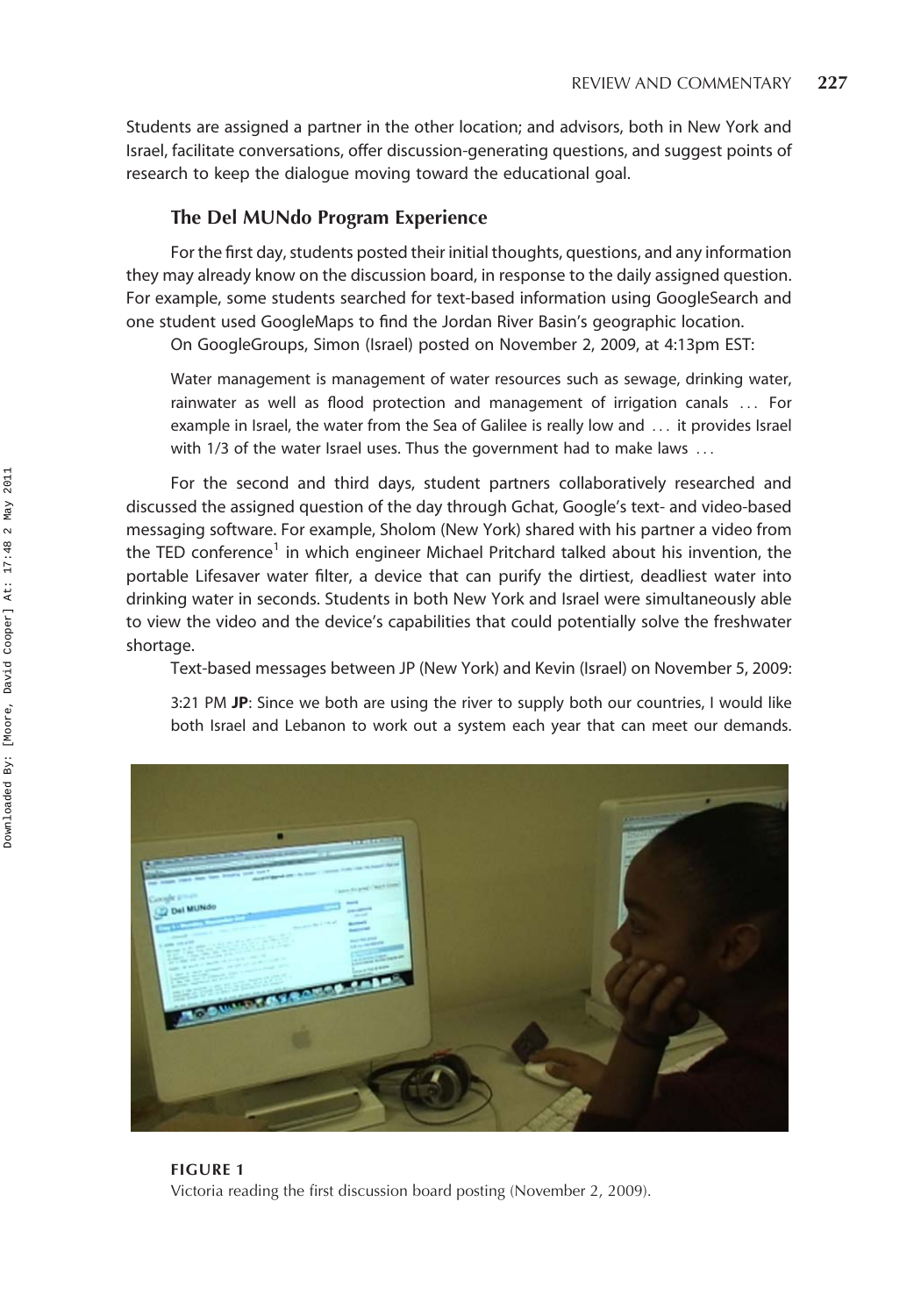

#### FIGURE 2

Astou and Jing videochatting with Clay in Israel (November 4, 2009).

The limitations on the amount of water requires us to look elsewhere and that means spending money to buy from other countries

3:23 PM Kevin: From what I know, Israel doesn't want to depend on any other country for water ...

3:25 PM JP: Why is Israel not willing to get aid from other countries? Pride?

3:26 PM Kevin: Israel wants to be independent, right now they would have to be borrowing or trading with Turkey for water, their afraid turkey would leverage political moves for water

On the fourth and final day, as a collective group, students drew conclusions and discussed solutions through a videoconference. Milana (Israel) explained that in Israel the government highly taxes excessive use of water so that Israelis are taught to use water sparingly by handwashing dishes and taking quick showers. The New York group suggests that this would be a good solution to Lebanon's water problem as well.

The New York advisor asked, "What measures can be made to ensure that Israel and Lebanon work together toward a resolution?" Rasheem (New York) answered that Israel and Lebanon should both fairly adhere to the same laws and restrictions; Milana (Israel) suggested that a committee can be formed to address the fair and communal use of water. Both classes agreed this would be valuable progress in resolution to the conflict.

## The Potential of Del MUNdo

Based on initial assessments, the Del MUNdo program seems to have the potential to foster constructive, collaborative dialogue (and learning) for its participants. To measure program outcomes, all sixteen participating students completed online surveys with multiple choice and open-response questions, and advisors provided feedback and performance analysis. Unanimously, students felt more knowledgeable on the topic of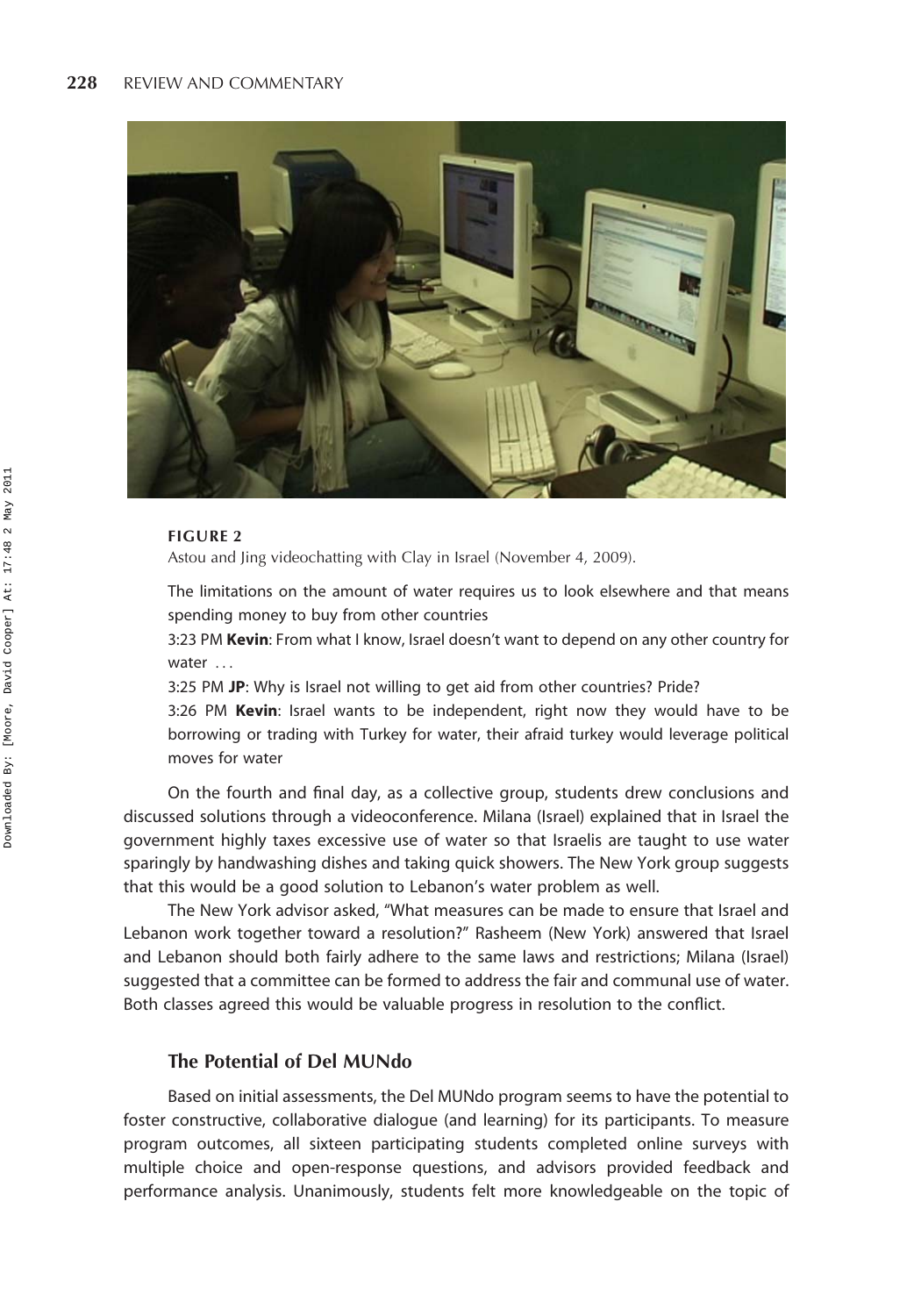Sustainable Water Management in having participated, and fifteen out of sixteen students indicated that the daily assigned questions helped them learn about this topic. Three-quarters of students liked using the discussion board, videochat, chat, and videoconferencing; and fourteen out of sixteen indicated that they felt comfortable using GoogleGroups for an MUN program and would encourage teachers to organize another similar project.

I really enjoyed the experience, talking to people on the other side ... and learning a bit more about our represented country and neighbors. The students from Israel are very knowledgeable and helped give us a better understanding of the situation in the civilian's point of view. (Victoria, New York student)

The critical thinking and abstract reasoning is on a par with general MUN discussion. The kids felt like they could make their points and experience the exchange of MUN just as if they were in the committee room with the NYC students. (Michael, Israel teacher)

Based on these initial results of Del MUNdo's pilot program, we see that classmates in different locations and cultural contexts are able to engage in meaningful, educational discussions through digital platforms. Over the course of the project, students listened respectfully, performed valuable research, acquired practical knowledge in Sustainable Water Management, and explored viable solutions to the conflict in the Jordan River Basin.

Despite this initial success of Del MUNdo, there are certainly ways to improve the program. A more thorough Google tutorial at the beginning would have helped those students who are less technology-savvy. In addition, private booths or even multiuser headsets would have lessened the noisy distractions of peer conversations. Moreover, more formal evaluation of the educational impacts of the program would be useful in order to highlights areas where the curriculum or program could be improved.

According to the student and instructor feedback, Del MUNdo successfully imparted educational value and a "better understanding" of the international issues at hand. Students enjoyed the experience, which was notably beyond school hours, leveraging technology toward academic goals. As a computer-supported, collaborative learning environment, Del MUNdo engaged students in question- and conflict-based learning, encouraging students to seek and share knowledge, challenge as well as defend statements, and together explore solutions to global conflicts. As technology becomes more accessible and familiar in educational environments, academically guided and digital supported discussions create the possibility to better inform and shape a new generation of learners.

#### **NOTE**

1. TED (Technology Entertainment and Design) is a global set of conferences curated by the American private nonprofit Sapling Foundation, formed to disseminate "ideas worth spreading."

#### **REFERENCES**

Benjamin, A. (2002). Differentiated instruction: A guide for middle and high school teachers. New York: Eye on Education.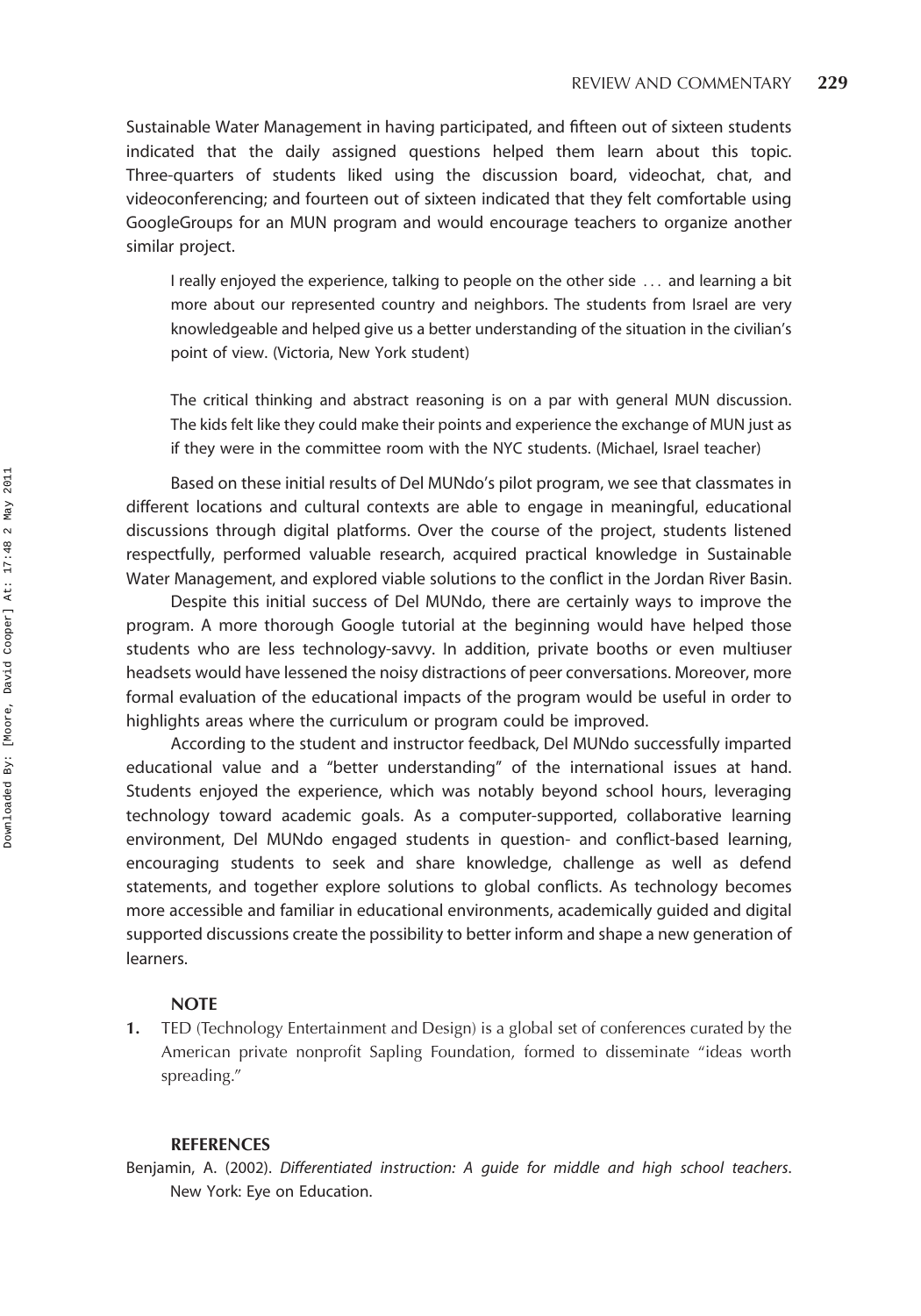Johnson, D. W., Johnson, R., & Smith, K. (1998). Active learning: Cooperation in the college classroom. Edina, MN: Interaction Book Company.

Ki-Moon, B. (2008, April 16). Keynote address at the Global Classrooms conference, Los Angeles, CA.

- Miller, K. J., & Sessions, M. M. (2005). Infusing tolerance, diversity, and social personal curriculum into inclusive social studies classes using family portraits and contextual teaching and learning. TEACHING Exceptional Children Plus, 1(3). Retrieved November 22, 2008, from http://escholarship.bc.edu/education/tecplus/vol1/iss3/1.
- Navarro, P., & Shoemaker, J. (2000). Performance and perceptions of distance learners in cyberspace. American Journal of Distance Education, 14(2), 15–35.
- Rogoff, B. (1990). Apprenticeship in thinking: Cognitive development in social context. New York: Oxford University Press.
- Salomon, G., Perkins, D. N., & Globerson, T. (1991). Partners in cognition: Extending human intelligence with intelligent technologies. Educational Researcher, 20(3), 2–9.
- Spring, J. H. (2009). The cyber schoolbus and Sesame Street meet the global knowledge economy. In Globalization and education: An introduction (pp. 55–82). New York: Routledge.
- United Nations Association. (2008). Freshwater resources. Global Classrooms. Washington, DC: Author.
- Weiss, T. G., & Daws, S. (2007). The Oxford handbook on the United Nations. New York: Oxford University Press.
	- Julie Fefferman (BA Film, Boston University, and MA Educational Communications and Technology, NYU) currently works at WebMD, the most recognized brand and the market leader in online health information. Previously, she has worked in Business Development for Sesame Workshop, interviewed Albert Maysles for Filmmaker Magazine, and worked on the PBS documentary, Andy Warhol. She is also a blogger for the Huffington Post. E-mail: jfefferman@gmail.com

# MEDIATED COMMUNICATIONS OF VIOLENCE The example of "happy slapping"

## Kjerstin Andersson, Suruchi Thapar-Björkert and Jeff Hearn

Information and communication technologies (ICTs) afford new possibilities for complex interactions among young people. An Internet user can be both a consumer (receiver) and a producer (sender) of mediated communication, asynchronously or simultaneously—such as someone who both uploads and watches video clips on YouTube (von Feilitzen, 2009). "And between these two extremes—the reception and sender roles the user can be interacting or participating to different extents, for example, in games and in communities owned, maintained and copywrited by someone else" (von Feilitzen, 2009, p. 36). Communication and socializing in virtual online and real offline life through ICTs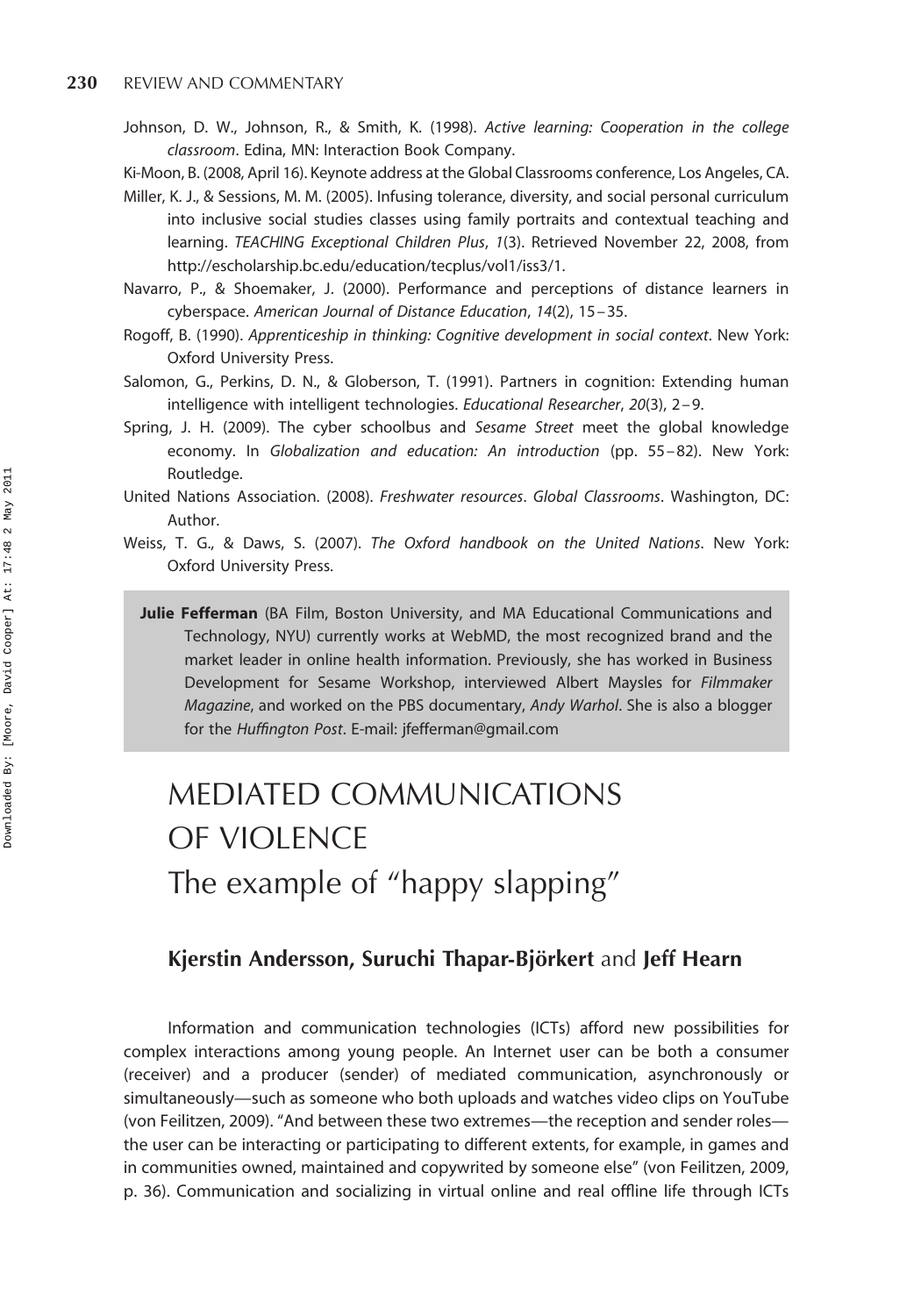provides new dimensions to young peoples' "identity experiments and identity formation" (p. 38). As discussed by Wellman (2001), the "social affordances of computerized communication networks" provide youth with many possibilities for new forms of production and consumption of violence in and through media technology. In this Commentary we aim to outline some important, yet relatively underdeveloped, aspects of research that connect new media, violence, and young people.

### Young People, New Media, and Violence

Researching young people's use of new media in consuming and producing violence (including cyberbullying and online harassment) connects with broad questions of the impact of ICTs on power and citizenship (see Denning, 2001, for more on these topics). In a survey by the UK children's charity National Children's Homes, 14% of 11- to 19-year-olds said they had been threatened and harassed using text messages and images taken with mobile phone cameras (Burn & Cranmer, 2007). Increasingly, children's and young people's use of new interactive media technology frequently and actively structure their social lives and everyday practices (cf. Aarsand, 2007; Anderson et al., 2003; Baym, Zhang, Kunkel, Ledbetter, & Lin, 2007; Brady, 2007; Dunkels, 2005; Mitchell, Ybarra, & Finklehor, 2007). Thus, their offline and online practices, and their intersections, are shaped by the intertextual and rapidly changing character of new media. Young people's interactions using new technology have also been characterized as "perpetual linkages" (Brown & Cantor, 2000), indicating nearconstant interaction by way of Internet and mobile phones (Dimmick, Ramirez, Wang, & Lin, 2007). Moreover, a multiscreen, multitasking relationship has developed between mobile phones, the television, and the computer (von Feilitzen, 2009). Interestingly for our concerns, it has been suggested that electronic communication awards little affective feedback, and that users have the possibility to remain more emotionally unattached than in face-to-face situations (Poole, 2007). Moreover, specific to young people's use of mobile phones is the possibility of superseding parental control and supervision even more so than with the use of fixed Internet connections (von Feilitzen, 2009).

In the remainder of this commentary, we will hone in on a specific case study of the interplay of producing and consuming media with interpersonal violence, and its potential impacts on young people. Although primarily a case of consumption, new technology allows young people to more easily and actively distribute or even produce such texts, if only through forwarding or recommending links through social networking.

## The Case of "Happy Slapping"

"Happy slapping" is a term coined for describing a type of homemade film of nonfictional violence. A search on Google for "happy slapping" in June 2010 generated over 160,000 video links, many with hundreds of thousands of viewings. "Happy slapping" movies can roughly be categorized into two main groups. One group comprises films of violent events, not specifically staged for the purpose of recording, such as street fights, conflicts between young people and the police. The other group builds on the long established comic tradition of slapstick. There are a number of clips from the famous US comedy group "The Three Stooges," showing collections of slaps to the face. A video called "Three Stooges Most Violent Sequence Ever" is one of the most popular videos of this nature, currently with over 480,000 viewings.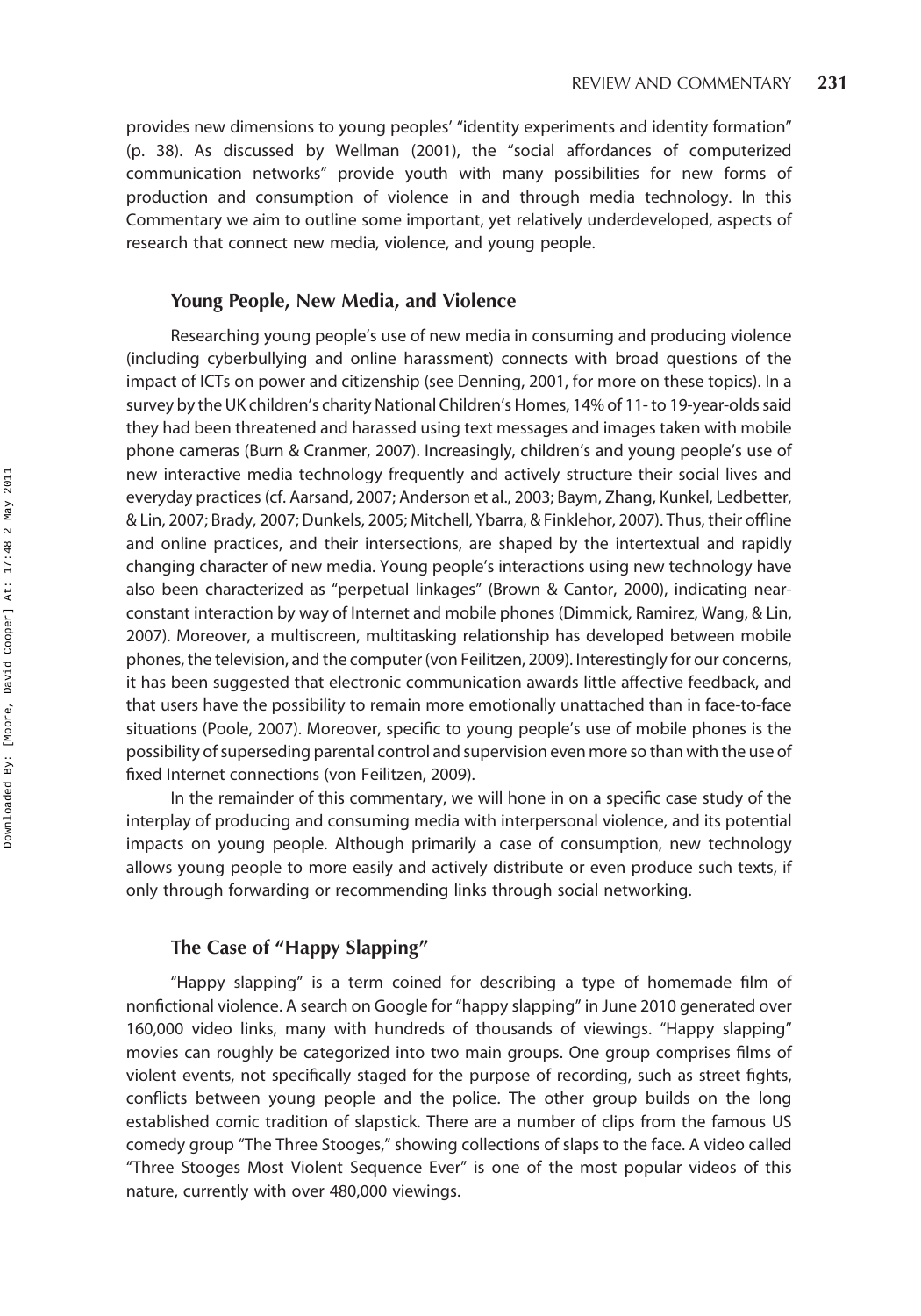Short homemade films, such as the "Greatest Happy Slap Ever" draw on the same narrative as the Three Stooges clips. This clip shows two men facing each other, slapping each other with an open palm on the cheek, using the same techniques as the Three Stooges. In the clip, the men are standing in a kitchen, with several friends present. The first man slaps the second man in the face, whereby the bystanders are laughing and "aowing" (making verbal recognition of their impressions of the slap). Then the second man prepares to slap the first man back. In doing this he knocks over things in the kitchen as he is reaching back as far as he can in preparing for the slap. When receiving the slap the first man falls over into a pile of boxes, unconscious, whereby his friends are leaning over him, trying to get him to stand up. At this point the sequence with the second man hitting the first is rapidly repeated over and over again, generating the same type of fast slaps as in the Three Stooges clips.

This example raises several points of discussion. The nonfictional violence is performed in front of onsite participants, but is also made public to a wide general and unspecified audience, through YouTube postings. The violence in the clip is interpreted as comic by the participants (who are laughing), and the editing of the clip (rapid repetition of the second slapping) also suggests that it should be interpreted as such by the YouTube consumers. Moreover, the specific setting, i.e. the domestic kitchen, normalizes and projects the violence as a feature of the "everyday." The participants are themselves young people or young adults, and the most active consumers of YouTube are also children and young people, thus demonstrating that this genre of clips is both produced and consumed by young people. We would also like to highlight that the representation of young people in violent video clips not only signals the use of violence as a form of social control, power, and abuse, but also that its coverage through available technologies is used as what might seem to be a subtle way of enforcing the message.

#### A Call for Research and Discourse

This discussion is an attempt to raise questions and begin a dialogue concerning the production and consumption of nonfictional violence, and how it has become a commodity for communication, valuation, and circulation in young people's everyday social activities. New media content has an impact on and influences how young people construct their friendships, social networks, and everyday lives in public and private domains. There is a need to study how new media and violence production/consumption shapes and negotiates social relations and identities.

An approach based on the understanding of identity as socially constructed (cf. Bucholtz & Hall, 2005), and where young people are seen as active agents in creating their social lives (cf. James & James, 2004) would facilitate such research. Importantly, though, attitudes toward violence are informed by gender, generation, and ethnicity (Andersson, 2008; Hearn, 1998, 2006; Thapar-Björkert, Morgan, & Yuval-Davis, 2006; Tufte, 2007). It is important to note that both young men and young women are exposed to violence via new media. Many young people are becoming socialized more through online sources, and in some cases as much through online peer practices as through traditional institutions such as the home, family, and schools. It is pertinent to investigate the social implications of new forms of media violence in order to understand young people's understandings of their identities, and raise consciousness about young people as consumers and producers of violence.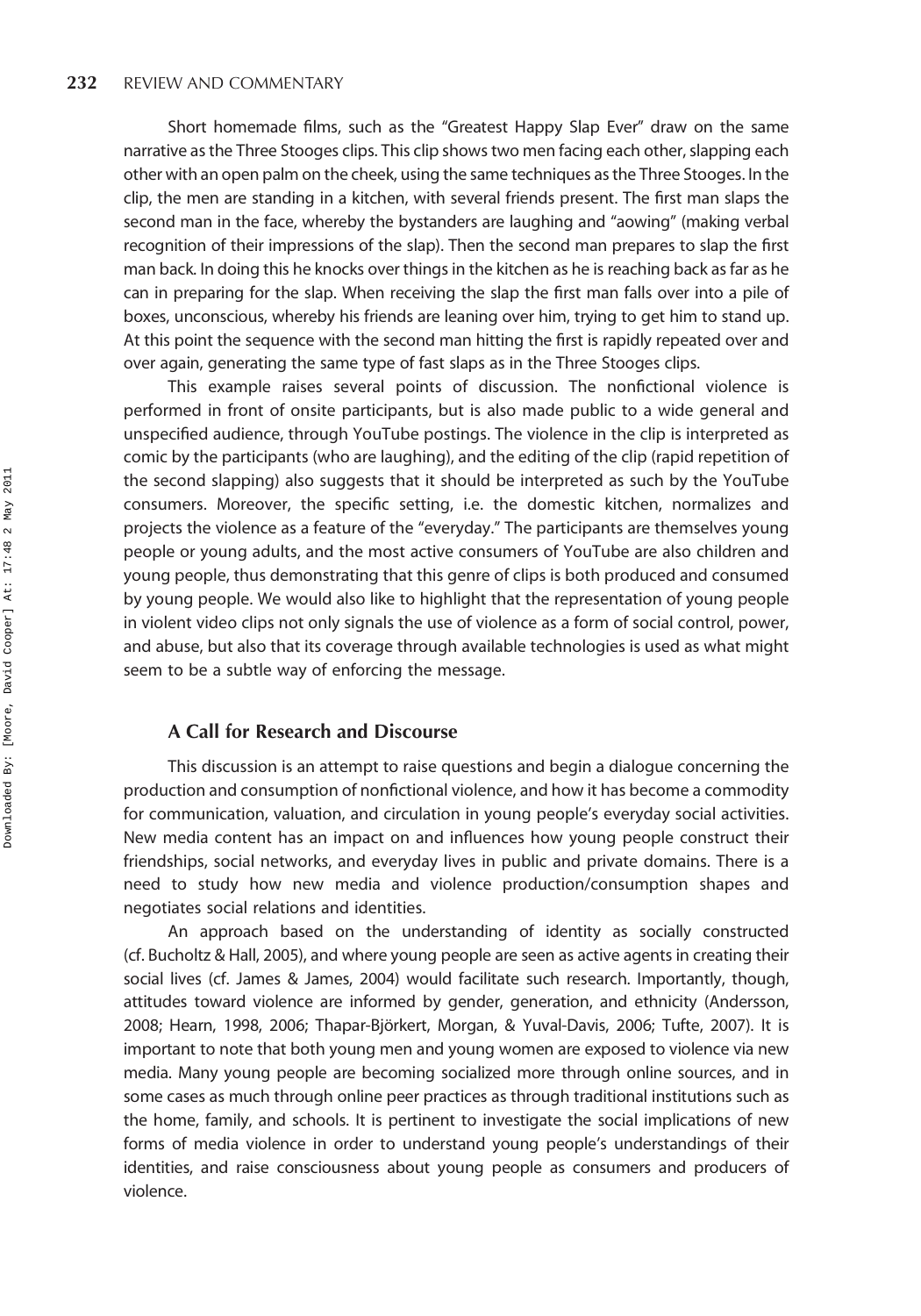Moreover, it is increasingly imperative for research projects to explore the intersections between children and young people as consumers of violence (viewing strangulation movies, happy slapping movies) and as producers of violence (uploading homemade videos of violence). Young people's changing relations with technology and violence also connect with broad questions concerning the impact of ICTs on power, order, control, governance, citizenship, public/private domains, and ethical conduct. Consequently, these areas of research would facilitate a more nuanced understanding of: (1) how young people themselves construct "violence," and what is included and excluded in the concept; and (2) how violence at a metalevel is theorized as multiple social process(es) of violation and harm (physical, sexual, material, social, psychological, and representational) and are liable to be changed and indeed often expanded through new media. Thus, some important questions for future investigations are:

- . What forms of mediatized violence are present in young people's everyday lives (including harassment, threats, bullying, physical violence, sexual violence, etc.)?
- . How are these forms of violence produced, consumed, and distributed?
- . How are young people's identities negotiated in relation to new patterns of consumption and production of mediatized violence in and around the use of ICTs?

We hope that the community of scholars of children, adolescents, and media will join us in investigating these issues and creating space for their discussion in our more traditional mediated violence conversations.

#### **REFERENCES**

- Aarsand, P. A. (2007). Around the screen. Unpublished dissertation, Linköping University, Linköping, Sweden.
- Anderson, C. A., Berkowitz, L., Donnerstein, E., Huesmann, L. R., Johnson, J. D., Linz, D., et al. (2003). The influence of media violence on youth. Psychological Science in the Public Interest, 4(3), 81–110.
- Andersson, K. (2008). Talking violence, constructing identity: Young men in institutional care. Unpublished dissertation, Linköping University, Linköping, Sweden.
- Baym, N. K., Zhang, Y. B., Kunkel, A., Ledbetter, A., & Lin, M.-C. (2007). Relational quality and media use in interpersonal relationships. New Media and Society, 9(5), 735–752.
- Brady, S. (2007). Young adults' media use and attitudes towards interpersonal and institutional forms of aggression. Aggressive Behavior, 33, 519–525.
- Brown, J., & Cantor, J. (2000). An agenda for research on youth and the media. Journal of Adolescent Health, 27(2), 2–7.
- Bucholtz, M., & Hall, K. (2005). Identity and interaction: A sociocultural linguistic approach. Discourse Studies, 7(4–5), 584–614.
- Burn, A., & Cranmer, S. (2007). A glass half full? Schools and young people's Internet use in the UK. In K. M. Ekström & B. Tufte (Eds.), Children, media and consumption: On the front edge (pp. 79–92). Göteborg, Sweden: International Clearinghouse on Children, Youth and Media/UNESCO.
- Denning, D. (2001). Cyberwarriors: Activists and terrorists turn to cyberspace. Harvard International Review, 23(2), 70–75.
- Dimmick, J., Ramirez, A., Wang, T., & Lin, S.-F. (2007). "Extending society": The role of personal network and gratifications on the use of interactive communication media. New Media and Society, 9(5), 795–810.